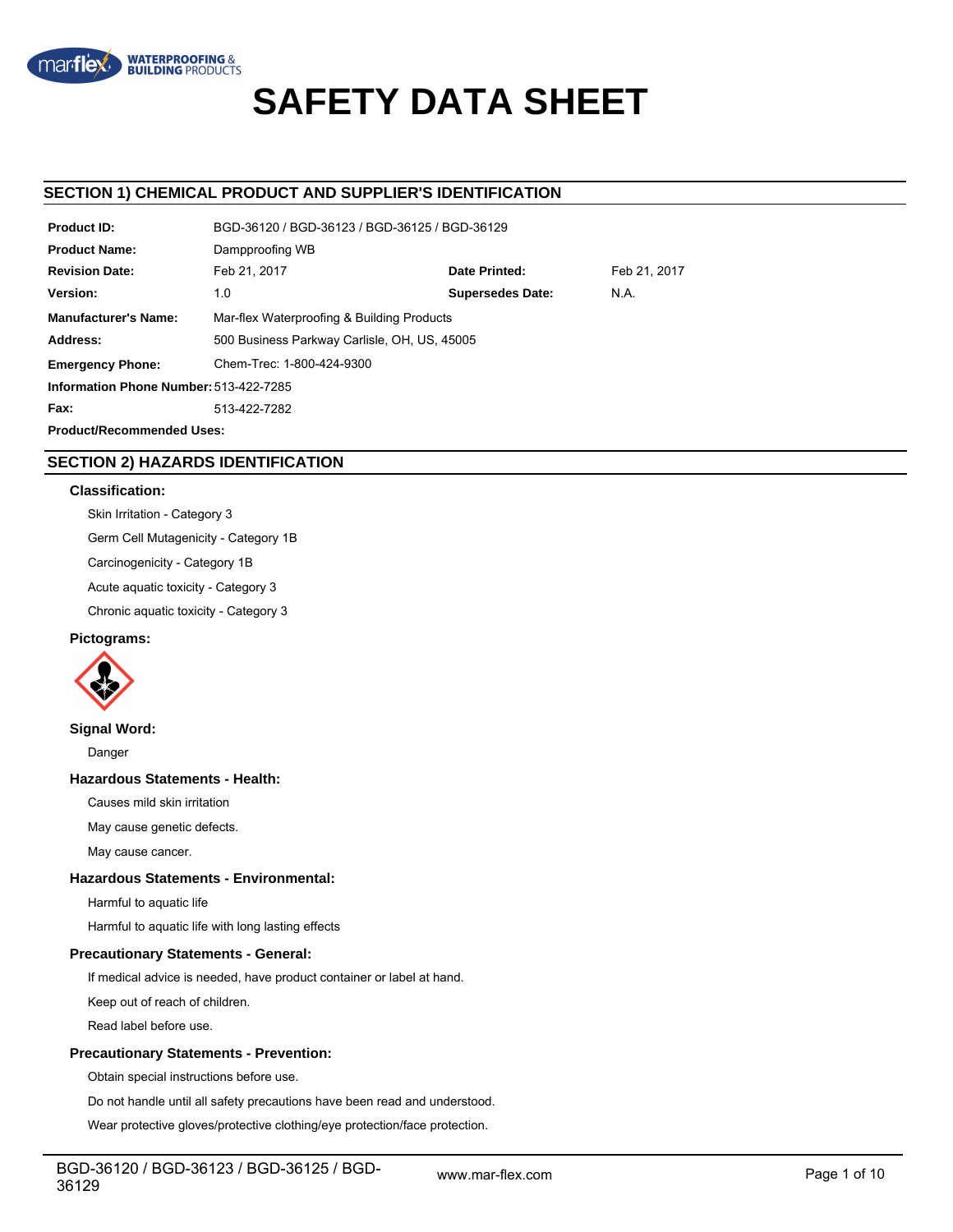Avoid release to the environment.

## **Precautionary Statements - Response:**

If skin irritation occurs: Get medical advice/attention.

IF exposed or concerned: Get medical advice/attention.

## **Precautionary Statements - Storage:**

Store locked up.

## **Precautionary Statements - Disposal:**

Dispose of contents/container to disposal recycling center.

Under RCRA it is the responsibility of the user of the product to determine at the time of disposal whether the product meets RCRA criteria for hazardous waste. Waste management should be in full compliance with federal, state and local laws.

## **Hazards Not Otherwise Classified (HNOC):**

None.

## **Other hazards:**

Hot product can cause severe burns.

Asphalt is liquid at 150 to 200 degrees F and skin contact will cause thermal burns. When heated this material may vent toxic levels of Hydrogen Sulfide (H2S) vapors that accumulate in the vapor spaces of storage and transport compartments. H2S can cause eye, skin and respiratory tract irritation and asphyxiation. Avoid skin contact. Repeated and long term skin exposure to components of this product has caused cancer in laboratory animals.

Deliberate or direct ingestion of vapor or spray or mist may be harmful or fatal. Hot product can cause severe burns.

### **Acute toxicity of 3.75% of the mixture is unknown**

## **SECTION 3) COMPOSITION / INFORMATION ON INGREDIENTS**

| <b>CAS</b>   | <b>Chemical Name</b>                              | % By Weight       |
|--------------|---------------------------------------------------|-------------------|
| 0008052-42-4 | <b>BITUMENS</b>                                   | 33% - 78%         |
| 0068410-97-9 | LACQUER DILUENT NAPTHA                            | 1% - 1%           |
| 0064742-49-0 | VM & P NAPHTHA                                    | 1% - 1%           |
| 0064742-89-8 | ALIPHATIC, LIGHT HYDROCARBON SOLVENT              | 1% - 1%           |
| 0000111-65-9 | <b>OCTANE</b>                                     | $0.0\% - 0.4\%$   |
| 0000142-82-5 | N-HEPTANE                                         | $0.0\% - 0.4\%$   |
| 0064742-47-8 | ISOPARAFFINIC PETROLEUM DISTILLATE                | $0.0\%$ - $0.4\%$ |
| 0035691-65-7 | 1-BROMO-1-(BROMOMETHYL)-1,3-PROPANEDICARBONITRILE | Trace             |
| 0002634-33-5 | 1,2-BENZISOTHIAZOL-3(2H)-ONE                      | Trace             |
| 0000091-20-3 | <b>NAPHTHALENE</b>                                | Trace             |
| 0000108-88-3 | <b>TOLUENE</b>                                    | Trace             |

Specific chemical identity and/or exact percentage (concentration) of the composition has been withheld to protect confidentiality.

# **SECTION 4) FIRST-AID MEASURES**

#### **Inhalation:**

Remove source of exposure or move person to fresh air and keep comfortable for breathing. Immediately call a POISON CENTER/doctor. If breathing has stopped, trained personnel should begin rescue breathing or, if the heart has stopped, immediately start cardiopulmonary resuscitation (CPR) or automated external defibrillation (AED).

## **Eye Contact:**

For contact with vapors: Rinse eyes cautiously with lukewarm, gently flowing water for several minutes, while holding the eyelids open. Remove contact lenses, if present and easy to do. Continue rinsing for a duration of 15-20 minutes. Take care not to rinse contaminated water into the unaffected eye or onto the face. If eye irritation persists: Get medical advice/attention.

Contact with hot asphalt: flush with large amounts of tepid water for at least 15 minutes. Immediately call a doctor.

## **Skin Contact:**

Contact with hot asphalt: immerse or flush skin with cold water for at least 15 minutes. Immediately call doctor. Do not attempt to remove solidified material since removal may cause further tissue injury. Cold material over a burn should not be removed except by a physician. Remove cold material (not associated with a burn) with waterless hand cleaner and then wash with soap and water.

#### **Ingestion:**

Unlikely route of exposure. CALL A PHYSICIAN IMMEDIATELY! DO NOT induce vomiting. Keep calm. Do not leave unattended.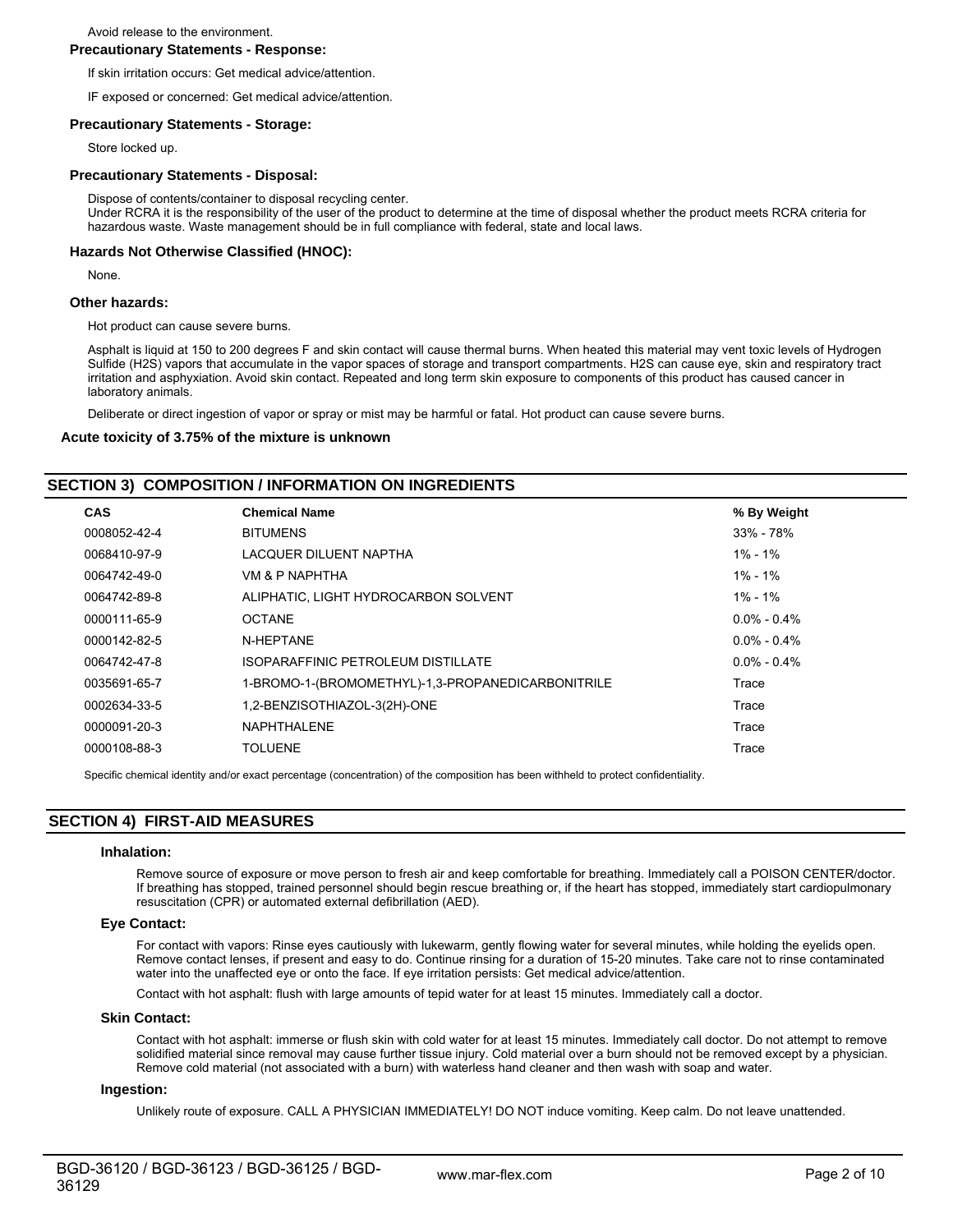## **Most Important Symptoms and Effects, Both Acute and Delayed:**

Pre-existing eye, skin, and respiratory disorders may be aggravated by exposure to components of this product.

## **Indication of Any Immediate Medical Attention and Special Treatment Needed:**

Recommended practise is not to attempt to remove hot material associated with a burn. Allow the solidified material to remain in place until cooled so it can naturally fall off. Natural separation will occur in 48-72 hours. If removal is attempted, mineral oil may be used to remove asphalt once it has cooled. For best results, work it into the skin around the material and allow the material to "float" off.

## **SECTION 5) FIRE-FIGHTING MEASURES**

### **Suitable Extinguishing Media:**

Dry chemical, foam, carbon dioxide. Carbon dioxide can displace oxygen. Use caution when applying carbon dioxide in confined spaces. Sand or earth may be used for small fires only.

## **Unsuitable Extinguishing Media:**

Do not use direct water stream. Since this may cause fire to spread.

### **Specific Hazards in Case of Fire:**

Treat as fuel fire.

This product is neither flammable or combustible material, but will burn when heated to extremely high temperatures.

Hazardous decomposition products can include toxic oxides of sulfur, carbon monoxide, sulfur dioxide, hydrogen sulfide and hydrocarbons.

### **Fire-fighting Procedures:**

Isolate immediate hazard area and keep unauthorized personnel out. Stop spill/release if it can be done safely. Move undamaged containers from immediate hazard area if it can be done safely. Water spray may be useful in minimizing or dispersing vapors and to protect personnel. Caution should be exercised when using water or foam as frothing may occur, especially if sprayed into containers of hot, burning liquid.

Dispose of fire debris and contaminated extinguishing water in accordance with official regulations.

### **Special Protective Actions:**

Wear protective pressure self-contained breathing apparatus (SCBA) and full turnout gear.

## **SECTION 6) ACCIDENTAL RELEASE MEASURES**

#### **Emergency Procedure:**

ELIMINATE all ignition sources (no smokes, flares, sparks or flames in immediate area).

Isolate hazard area and keep unnecessary people away. Notify authorities if any exposure to the general public or the environment occurs or is likely to occur.

Do not touch or walk through spilled material.

If spilled material is cleaned up using a regulated solvent, the resulting mixture may be regulated.

#### **Recommended Equipment:**

Positive pressure, full-facepiece self-contained breathing apparatus (SCBA), or positive pressure supplied air respirator with escape SCBA (NIOSH approved).

## **Personal Precautions:**

Avoid breathing vapor. Avoid contact with skin, eye or clothing. Do not touch damaged containers or spilled materials unless wearing appropriate protective clothing.

#### **Environmental Precautions:**

Stop spill/release if it can be done safely. Prevent spilled material from entering sewers, storm drains, other unauthorized drainage systems and natural waterways by using sand, earth, or other appropriate barriers.

#### **Methods and Materials for Containment and Cleaning up:**

Contain and collect spilled materials with non-combustible, absorbent material and place in a container for disposal according to local regulations. Dispose via a licensed waster disposal contractor. Contaminated absorbent material may pose the same physical hazards as the product.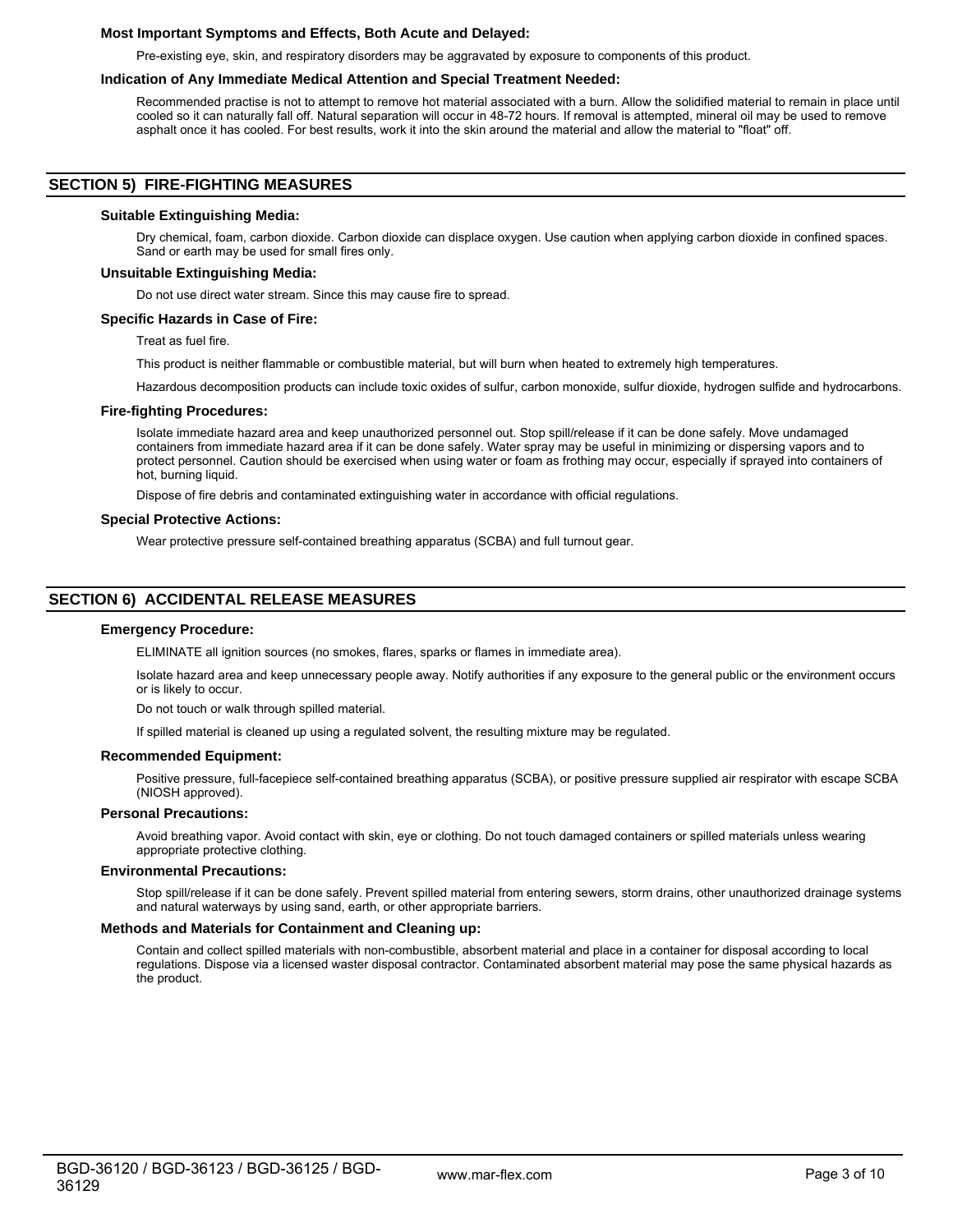#### **General:**

Wash hands after use. Do not get in eyes, on skin or on clothing. Do not breathe vapors or mists. Use good personal hygiene practices. Eating, drinking and smoking in work areas is prohibited. Remove contaminated clothing and protective equipment before entering eating areas. Eyewash stations and showers should be available in areas where this material is used and stored.

#### **Ventilation Requirements:**

Use only with adequate ventilation to control air contaminants to their exposure limits. The use of local ventilation is recommended to control emissions near the source.

#### **Storage Room Requirements:**

Keep container(s) tightly closed and properly labeled. Store in cool, dry, well-ventilated areas away from heat, direct sunlight, strong oxidizers and any incompatibilities. Store in approved containers and protect against physical damage. Keep containers securely sealed when not in use. Indoor storage should meet OSHA standards and appropriate fire codes. Containers that have been opened must be carefully resealed to prevent leakage. Empty container can retain residue and may be dangerous.

Protect from freezing. Product will freeze at 32 degrees F. Product does not follow a normal freeze thaw cycle. If freezing occurs product becomes unusable.

Do not cut, drill, grind, weld or perform similar operations on or near containers. Do not pressurize containers to empty them.

#### **Handling Precautions:**

When opening covers and outlet caps on storage tanks ,use face shield and gloves to avoid possible injury from pressurized product. Harmful concentrations of hydrogen sulfide(H2S)gas can be generated and accumulate in storage tanks and bulk transport compartments. Stay up wind and vent open hatches before unloading. Keep heating coils and flues in storage tanks ,trucks and kettles covered with product(8").Do not overheat.

# **SECTION 8) EXPOSURE CONTROLS/PERSONAL PROTECTION**

#### **Eye protection:**

Wear eye protection with side shields or goggles. Wear indirect-vent, impact and splash resistant goggles when working with liquids.If additional protection is needed for entire face, use in combination with a face shield.

#### **Skin Protection:**

When handling hot material, use heat resistant gloves.

Use of gloves approved to relevant standards made from the following materials may provide suitable chemical protection: PVC, neoprene or nitrile rubber gloves. Suitability and durability of a glove is dependent on usage, e.g. frequency and duration of contact, chemical resistance of glove material, glove thickness, dexterity. Always seek advice from glove suppliers. Contaminated gloves should be replaced. Use of an apron and boots of chemically impervious materials such as neoprene or nitrile rubber is recommended to avoid skin sensitization.The type of protective equipment must be selected according to the concentration and amount of the dangerous substance at the specific workplace.

## **Respiratory Protection:**

If engineering controls do not maintain airborne concentrations to a level which is adequate to protect worker, a respiratory protection program that meets or is equivalent to OSHA 29 CFR 1910.134 and ANSI Z88.2 should be followed. Check with respiratory protective equipment suppliers.

NIOSH/MSHA VAPOR AND DUST RESPIRATOR IS REQUIRED.

## **Appropriate Engineering Controls:**

Provide exhaust ventilation or other engineering controls to keep the airborne concentrations of vapors below their respective threshold limit value.

| <b>Chemical Name</b>                                     | <b>OSHA</b><br><b>STEL</b><br>(ppm) | <b>OSHA</b><br>TWA<br>(mg/m3) | <b>OSHA</b><br>TWA<br>(ppm) | <b>OSHA</b><br><b>STEL</b><br>(mg/m3) | <b>OSHA</b> | <b>OSHA</b><br><b>Skin</b><br>Carcinogen designation | <b>OSHA</b><br>Tables (Z1,<br>Z2, Z3 | <b>NIOSH</b><br><b>TWA</b><br>(mg/m3) | <b>NIOSH</b><br><b>TWA</b><br>(ppm) | <b>NIOSH</b><br><b>STEL</b><br>(mg/m3) | <b>NIOSH</b><br><b>STEL</b><br>(ppm) | <b>NIOSH</b><br>Carcinogen |
|----------------------------------------------------------|-------------------------------------|-------------------------------|-----------------------------|---------------------------------------|-------------|------------------------------------------------------|--------------------------------------|---------------------------------------|-------------------------------------|----------------------------------------|--------------------------------------|----------------------------|
| ALIPHATIC, LIGHT<br><b>HYDROCARBON</b><br><b>SOLVENT</b> |                                     | 2000                          | 500                         |                                       |             |                                                      |                                      |                                       |                                     |                                        |                                      |                            |
| <b>BITUMENS</b>                                          |                                     |                               |                             |                                       |             |                                                      |                                      |                                       |                                     |                                        |                                      |                            |
| <b>ISOPARAFFINIC</b><br>PETROLEUM<br><b>DISTILLATE</b>   |                                     | 2000                          | 500                         |                                       |             |                                                      |                                      |                                       |                                     |                                        |                                      |                            |
| <b>LACQUER DILUENT</b><br><b>NAPTHA</b>                  |                                     | 2000                          | 500                         |                                       |             |                                                      |                                      |                                       |                                     |                                        |                                      |                            |
| <b>NAPHTHALENE</b>                                       |                                     | 50                            | 10                          |                                       |             |                                                      |                                      | 50                                    | 10                                  | 75                                     | 15                                   |                            |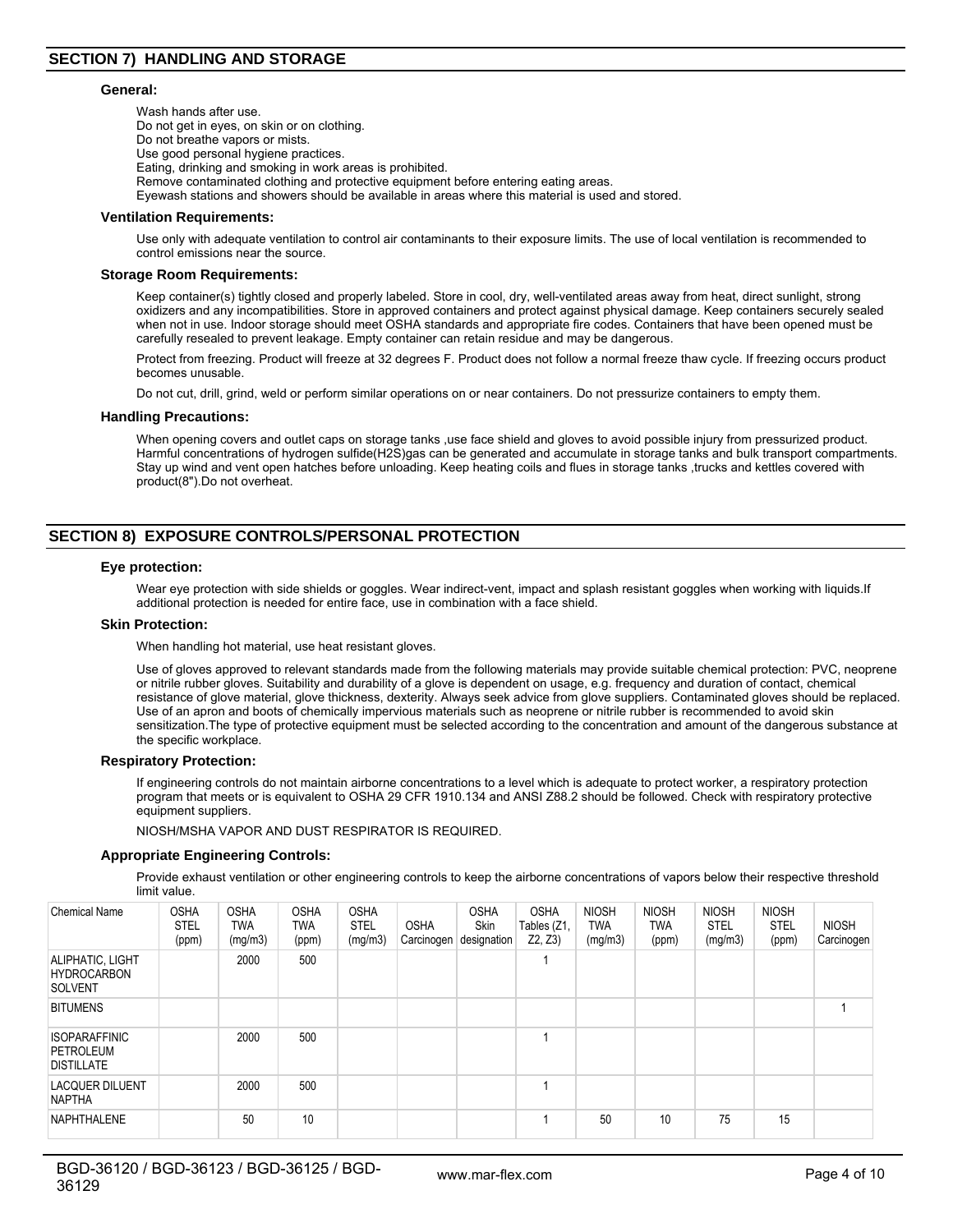| N-HEPTANE                 |                              | 2000 | 500                        |  |    | 350 | 85  |     |     |  |
|---------------------------|------------------------------|------|----------------------------|--|----|-----|-----|-----|-----|--|
| <b>OCTANE</b>             |                              | 2350 | 500                        |  |    | 350 | 75  |     |     |  |
| <b>TOLUENE</b>            | 500ppm<br>/10 minutes<br>(a) | 0.2  | $200 (a)$ /<br>300 ceiling |  | ,2 | 375 | 100 | 560 | 150 |  |
| <b>VM &amp; P NAPHTHA</b> |                              | 2000 | 500                        |  |    | 350 |     |     |     |  |

| <b>Chemical Name</b>                                          | <b>ACGIH</b><br><b>TWA</b><br>(mg/m3) | <b>ACGIH</b><br><b>TWA</b><br>(ppm) | <b>ACGIH</b><br><b>STEL</b><br>(mg/m3) | <b>ACGIH</b><br><b>STEL</b><br>(ppm) | <b>ACGIH</b><br><b>TLV Basis</b>                           | <b>ACGIH</b><br>Carcinogen | <b>ACGIH</b><br><b>Notations</b> |
|---------------------------------------------------------------|---------------------------------------|-------------------------------------|----------------------------------------|--------------------------------------|------------------------------------------------------------|----------------------------|----------------------------------|
| ALIPHATIC, LIGHT<br><b>HYDROCARBON</b><br><b>SOLVENT</b>      |                                       |                                     |                                        |                                      |                                                            |                            |                                  |
| <b>BITUMENS</b>                                               | 0.5                                   |                                     |                                        |                                      | <b>URT</b><br>& eye<br>irr                                 | A4                         | A4; BEI                          |
| <b>ISOPARAFFINIC</b><br><b>PETROLEUM</b><br><b>DISTILLATE</b> |                                       |                                     |                                        |                                      |                                                            |                            |                                  |
| <b>LACQUER DILUENT</b><br><b>NAPTHA</b>                       |                                       |                                     |                                        |                                      |                                                            |                            |                                  |
| <b>NAPHTHALENE</b>                                            |                                       | 10                                  |                                        |                                      | URT irr;<br>cataracts:<br>hemolytic<br>anemia              | A <sub>3</sub>             | Skin; A3                         |
| N-HEPTANE                                                     | 1640                                  | 400                                 | 2050                                   | 500                                  | <b>CNS</b><br>impair;<br>URT irr                           |                            |                                  |
| <b>OCTANE</b>                                                 | 1400                                  | 300                                 |                                        |                                      | URT irr                                                    |                            |                                  |
| <b>TOLUENE</b>                                                | 0.2                                   | 20                                  |                                        |                                      | Visual<br>impair;<br>female<br>repro;<br>pregnancy<br>loss | A4                         | A4; BEI                          |
| VM & P NAPHTHA                                                |                                       |                                     |                                        |                                      |                                                            |                            |                                  |

 A3 - Confirmed Animal Carcinogen with Unknown Relevance to Humans, A4 - Not Classifiable as a Human Carcinogen, BEI - Substances for which there is a Biological Exposure Index or Indices, CNS - Central nervous system, impair - Impairment, irr - Irritation, repro - reproductive, URT - Upper respiratory tract

# **SECTION 9) PHYSICAL AND CHEMICAL PROPERTIES**

## **Physical and Chemical Properties**

| Density                 | 8.79 lb/gal           |
|-------------------------|-----------------------|
| % Solids By Weight      | N.A.                  |
| Density VOC             | $0.37$ lb/gal         |
| % VOC                   | 4.19%                 |
| <b>Specific Gravity</b> | 1.05                  |
| Appearance              | Black or brown liquid |
| Odor Threshold          | N/A                   |
| Odor Description        | Carbon odor           |
| pH                      | N/A                   |
| <b>Water Solubility</b> | Dispersible           |
| Flammability            | N/A                   |
| Flash Point Symbol      | N/A                   |
| <b>Flash Point</b>      | 100 °C (212 °F)       |
| Viscosity               | N/A                   |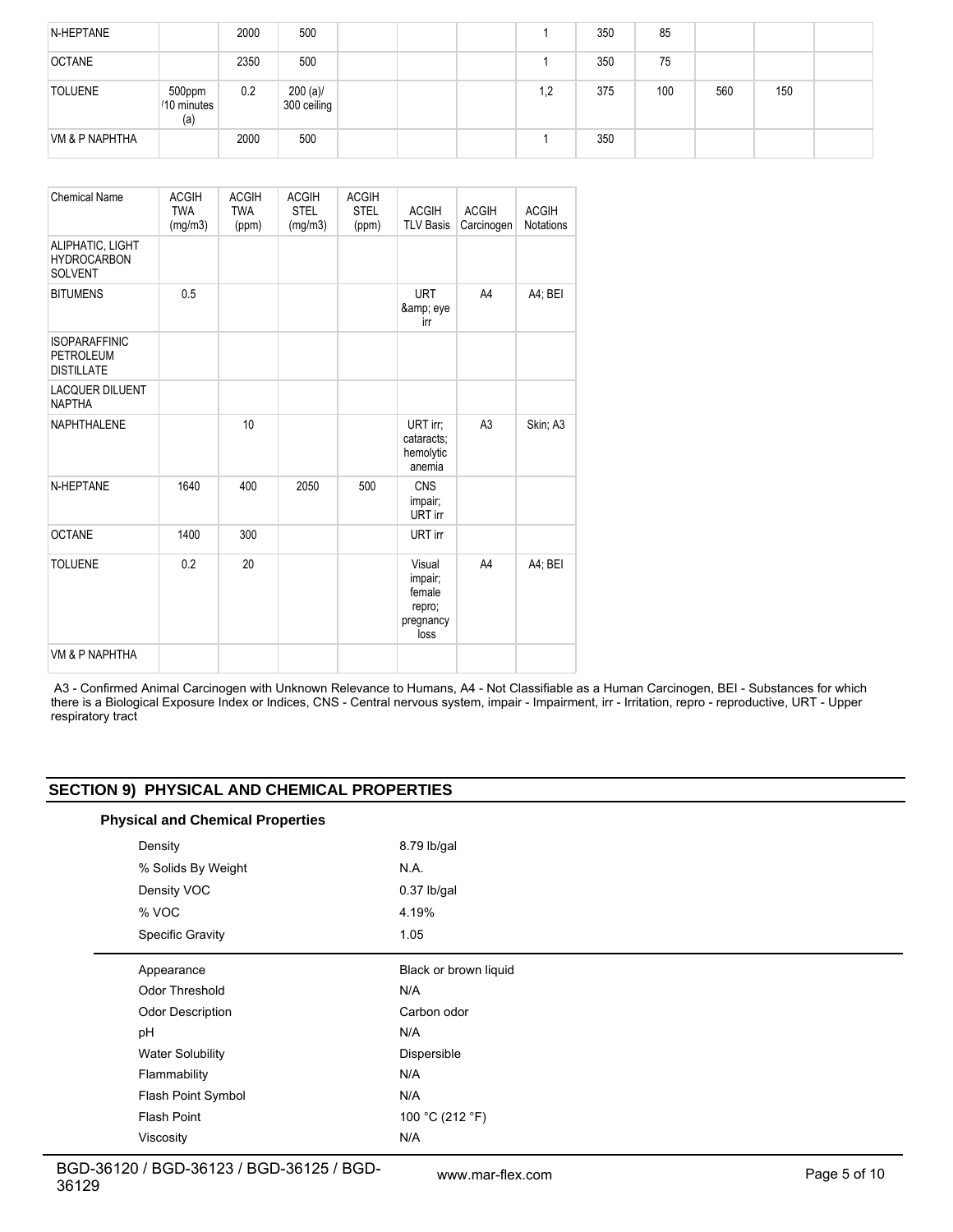| Lower Explosion Level     | N/A                |
|---------------------------|--------------------|
| Upper Explosion Level     | N/A                |
| Vapor Pressure            | Negligible @ 77 °F |
| <b>Vapor Density</b>      | N/A                |
| <b>Freezing Point</b>     | 32 °F              |
| <b>Melting Point</b>      | N/A                |
| Low Boiling Point         | 100 °C (212 °F)    |
| <b>High Boiling Point</b> | N/A                |
| Auto Ignition Temp        | N.A.               |
| Decomposition Pt          | N/A                |
| <b>Evaporation Rate</b>   | N/A                |
| Coefficient Water/Oil     | N/A                |
|                           |                    |

# **SECTION 10) STABILITY AND REACTIVITY**

## **Stability:**

The product is stable under normal storage conditions.

# **Conditions to Avoid:**

Avoid heat, sparks, flame, high temperature and contact with incompatible materials.

## **Hazardous Reactions/Polymerization:**

Will not occur.

## **Incompatible Materials:**

Strong Oxidizers.

## **Hazardous Decomposition Products:**

Combustion produces toxic oxides of sulfur, carbon monoxide, sulfur dioxide, hydrogen sulfide and hydrocarbons.

# **SECTION 11) TOXICOLOGICAL INFORMATION**

## **Likely Route of Exposure:**

Inhalation, ingestion, skin absorption, eye contact.

## **Skin Corrosion/Irritation:**

Causes mild skin irritation

## **Serious Eye Damage/Irritation:**

No data available

## **Respiratory/Skin Sensitization:**

No data available

## **Germ Cell Mutagenicity:**

May cause genetic defects.

## **Carcinogenicity:**

May cause cancer.

## **Reproductive Toxicity:**

No data available

# **Specific Target Organ Toxicity - Single Exposure:**

No data available

## **Specific Target Organ Toxicity - Repeated Exposure:**

No data available

## **Aspiration Hazard:**

No data available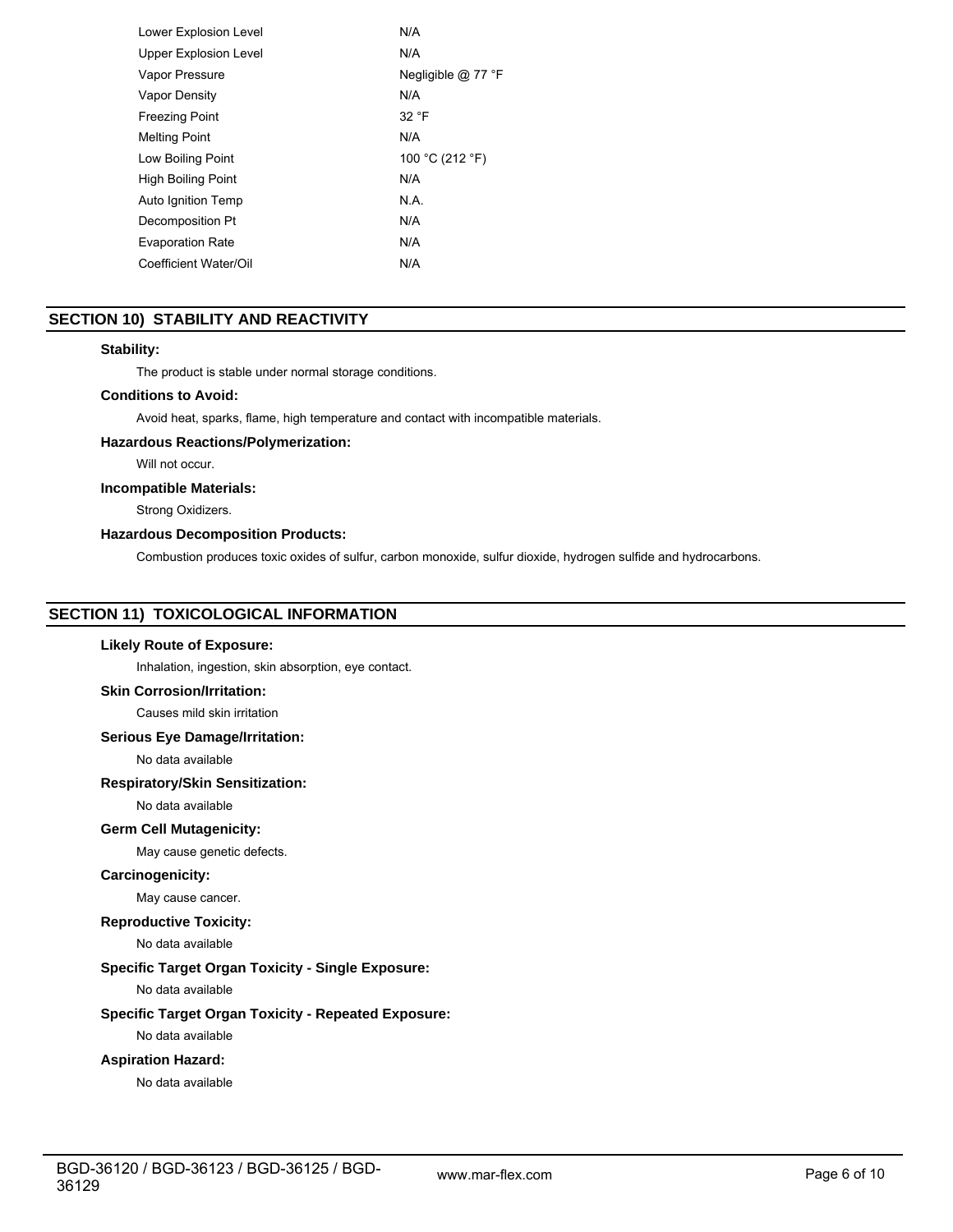## **Acute Toxicity:**

This product contains a toxicologically significant concentration of hydrogen sulfide (H2S). Hydrogen sulfide gas (H2S) is toxic by inhalation. Prolonged breathing of 50-100 ppm H2S vapors can produce eye and respiratory tract irritation. Higher concentrations (250- 600ppm) for 15-30 minutes can produce headache, dizziness, nervousness, nausea and pulmonary edema or bronchial pneumonia. Concentrations of >1000 ppm will cause immediate unconsciousness and death through respiratory paralysis. Over the years a number of acute cases of H2S poisoning have been reported. Complete and rapid recovery is the general rule. However, if the exposure was sufficiently intense and sustained causing cerebral hypoxia (lack of oxygen to the brain), neurologic effects such as amnesia, intension tremors or brain damage are possible.

0000111-65-9 OCTANE

LC50 (rat): 28,438 ppm (118,000 mg/m3); 4-hr exposure (unconfirmed).(10)

0000142-82-5 N-HEPTANE

LC50 (rat): approximately 25000 ppm (4-hour exposure); cited as 103 g/m3 (4-hour exposure) (6)

LD50 (oral, rat): Greater than 15000 mg/kg (4)

0000108-88-3 TOLUENE

LC50 (rat): 8800 ppm (4-hour exposure) (2)

LC50 (rat): 6000 ppm (6-hour exposure) (3)

LD50 (oral, rat): 2600 to 7500 mg/kg (3,5,11,17)

LD50 (oral, neonatal rat): less than 870 mg/kg (3)

LD50 (dermal, rabbit): 12,225 mg/kg (reported as 14.1 ml/kg) (1)

0000091-20-3 NAPHTHALENE

LC50: Insufficient data

LD50 (oral, mouse): 533 mg/kg (male); 710 mg/kg (female) (1) LD50 (oral, rat): 1780 mg/kg (2)

0008052-42-4 BITUMENS

LC50 (Rodent - rat, Inhalation) : >94.4 mg/m3, Toxic effects : Details of toxic effects not reported other than lethal dose value.

LD50 (Rodent - rat, Oral) : >5000 mg/kg, Toxic effects : Gastrointestinal - hypermotility, diarrhea.

### **Potential Health Effects - Miscellaneous**

0000091-20-3 NAPHTHALENE

Is an IARC, NTP or OSHA carcinogen. Tests in some laboratory animals demonstrate carcinogenic activity. Increased susceptibility to the effects of this material may be observed in people with preexisting disease of any of the following: kidneys, liver. Recurrent overexposure may result in liver and kidney injury. WARNING: This chemical is known to the State of California to cause cancer.

#### 0000108-88-3 TOLUENE

Increased susceptibility to the effects of this material may be observed in people with preexisting disease of any of the following: central nervous system, kidneys, liver, respiratory system, skin. Can be absorbed through the skin in harmful amounts. Recurrent overexposure may result in liver and kidney injury. High airborne levels have produced irregular heart beats in animals and occasional palpitations in humans. Rats exposed to very high airborne levels have exhibited high frequency hearing deficits. The significance of this to man is unknown. WARNING: This chemical is known to the State of California to cause birth defects or other reproductive harm.

0000142-82-5 N-HEPTANE

Increased susceptibility to the effects of this material may be observed in people with preexisting disease of any of the following: central nervous system, respiratory system, skin. May cause central nervous system effects such as dizziness, headache, nausea, and loss of consciousness. Laboratory studies with rats have shown that petroleum distillates can cause kidney damage and kidney or liver tumors. These effects were not seen in similar studies with guinea pigs, dogs, or monkeys. Several studies evaluating petroleum workers have not shown a significant increase of kidney damage or an increase in kidney or liver tumors. Aspiration may occur during swallowing or vomiting, resulting in lung damage.

#### 0008052-42-4 BITUMENS

Is an IARC carcinogen. Occupational exposures to straight-run bitumens and their emissions during road paving are possibly carcinogenic to humans (Group 2B)

## 0064742-89-8 ALIPHATIC, LIGHT HYDROCARBON SOLVENT

Laboratory studies with rats have shown that petroleum distillates can cause kidney damage and kidney or liver tumors. These effects were not seen in similar studies with guinea pigs, dogs, or monkeys. Several studies evaluating petroleum workers have not shown a significant increase of kidney damage or an increase in kidney or liver tumors.

## **Chronic Exposure**

0000108-88-3 TOLUENE

TERATOGENIC EFFECTS:Toluene has been Classified as POSSIBLE for humans.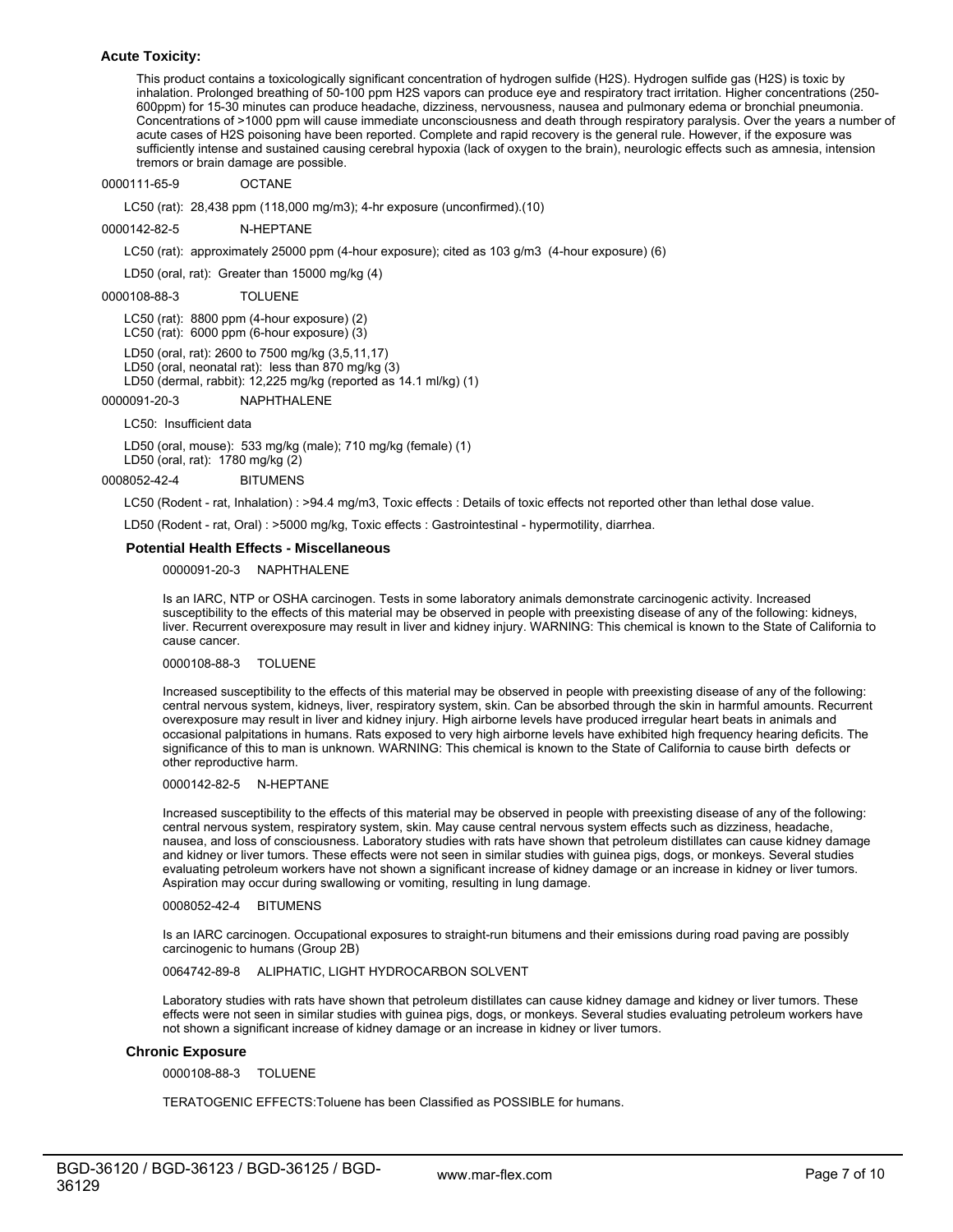## **Toxicity:**

Harmful to aquatic life with long lasting effects

If spilled, hot product and/or the coating action of the oil components could harm plant life. This product does not concentrate or accumulate in the food chain.

## **Other Adverse Effects:**

No data available.

## **Bio-accumulative Potential**

0064742-47-8 ISOPARAFFINIC PETROLEUM DISTILLATE

Contains constituents with the potential to bio accumulate.

#### **Mobility in Soil**

0064742-47-8 ISOPARAFFINIC PETROLEUM DISTILLATE

Floats on water. Contains volatile constituents. Evaporates within a day from water or soil surfaces. Large volumes may penetrate soil and could contaminate groundwater.

## **Persistence and Degradability**

0064742-47-8 ISOPARAFFINIC PETROLEUM DISTILLATE

Expected to be inherently biodegradable. The volatile constituents will oxidize rapidly by photochemical reactions in air.

## **SECTION 13) DISPOSAL CONSIDERATIONS**

#### **Waste Disposal:**

Under RCRA it is the responsibility of the user of the product to determine at the time of disposal whether the product meets RCRA criteria for hazardous waste. Waste management should be in full compliance with federal, state and local laws.

Empty Containers retain product residue which may exhibit hazards of material, therefore do not pressurize, cut, glaze, weld or use for any other purposes. Return drums to reclamation centers for proper cleaning and reuse.

## **SECTION 14) TRANSPORT INFORMATION**

#### **U.S. DOT Information:**

UN/NA #: Not regulated Proper Shipping Name: Non-Regulated, Water Based Emulsified Asphalt Hazard Class: Not applicable Packing Group: Not applicable Packaging Exceptions: Bulk, Package Water Based Emulsified Asphalt Liquid Per 49 CFR 172.101

## **IMDG Information:**

UN/NA #: Not regulated Proper Shipping Name: Not applicable Hazard Class: Not applicable Packing Group: Not applicable Marine Pollutant: No data available

## **IATA Information:**

UN/NA #: Not regulated Proper Shipping Name: Not applicable Hazard Class: Not applicable Packing Group: Not applicable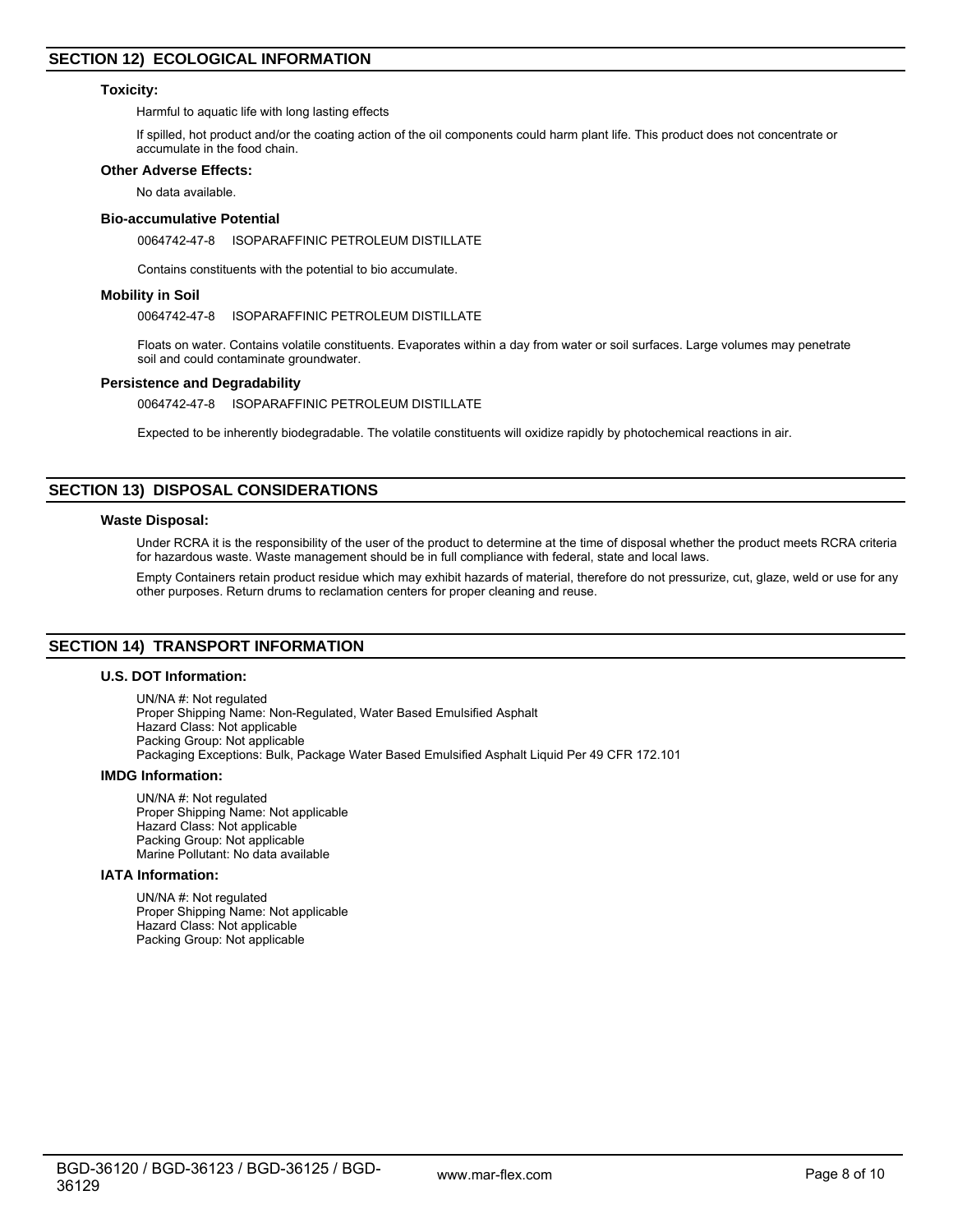# **SECTION 15) REGULATORY INFORMATION**

| CAS          | <b>Chemical Name</b>                                                 | % By Weight | <b>Regulation List</b>                                                                                                                                                     |
|--------------|----------------------------------------------------------------------|-------------|----------------------------------------------------------------------------------------------------------------------------------------------------------------------------|
| 0008052-42-4 | <b>BITUMENS</b>                                                      |             | 33% - 78% SARA312, IARCCarcinogen, TSCA, TSCA_UVCB - CHEMICAL SUBSTANCES OF UNKNOWN OR<br>VARIABLE COMPOSITION, COMPLEX REACTION PRODUCTS AND BIOLOGICAL MATERIALS         |
| 0068410-97-9 | <b>LACQUER DILUENT</b><br><b>NAPTHA</b>                              |             | 1% - 1% SARA312, VOC TSCA, TSCA UVCB - CHEMICAL SUBSTANCES OF UNKNOWN OR VARIABLE<br>COMPOSITION, COMPLEX REACTION PRODUCTS AND BIOLOGICAL MATERIALS                       |
| 0064742-49-0 | <b>VM &amp; P NAPHTHA</b>                                            |             | 1% - 1% SARA312.VOC.TSCA.TSCA_UVCB - CHEMICAL SUBSTANCES OF UNKNOWN OR VARIABLE<br>COMPOSITION, COMPLEX REACTION PRODUCTS AND BIOLOGICAL MATERIALS                         |
| 0064742-89-8 | ALIPHATIC, LIGHT<br><b>HYDROCARBON</b><br><b>SOLVENT</b>             |             | 1% - 1% SARA312, VOC TSCA, TSCA UVCB - CHEMICAL SUBSTANCES OF UNKNOWN OR VARIABLE<br>COMPOSITION, COMPLEX REACTION PRODUCTS AND BIOLOGICAL MATERIALS                       |
| 0000111-65-9 | <b>OCTANE</b>                                                        |             | 0.0% - 0.4% SARA312.VOC.TSCA                                                                                                                                               |
| 0000142-82-5 | N-HEPTANE                                                            |             | 0.0% - 0.4% SARA312.VOC.TSCA                                                                                                                                               |
| 0064742-47-8 | <b>ISOPARAFFINIC</b><br>PETROLEUM DISTILLATE                         |             | 0.0% - 0.4% SARA312, VOC TSCA TSCA UVCB - CHEMICAL SUBSTANCES OF UNKNOWN OR VARIABLE<br>COMPOSITION, COMPLEX REACTION PRODUCTS AND BIOLOGICAL MATERIALS                    |
| 0035691-65-7 | 1-BROMO-1-<br>(BROMOMETHYL)-1,3-<br><b>PROPANEDICARBONITRI</b><br>LE |             | Trace SARA313, SARA312, TSCA                                                                                                                                               |
| 0002634-33-5 | 1.2-BENZISOTHIAZOL-3<br>$(2H)$ -ONE                                  |             | Trace SARA312.TSCA                                                                                                                                                         |
| 0000091-20-3 | <b>NAPHTHALENE</b>                                                   |             | Trace SARA313, CERCLA, SARA312, VOC, TSCA, CA_Prop65 - California Proposition<br>65.CA Prop65 Type Toxicity Cancer - CA Proposition65 Type Toxicity Cancer                 |
| 0000108-88-3 | <b>TOLUENE</b>                                                       |             | Trace CERCLA, SARA312, VOC, IARCCarcinogen, TSCA, CA_Prop65 - California Proposition<br>65, CA_Prop65_Type_Toxicity_Develop - CA_Proposition65_Type_Toxicity_Developmental |

## **SECTION 16) OTHER INFORMATION**

## **Glossary:**

ACGIH- American Conference of Governmental Industrial Hygienists; ANSI- American National Standards Institute; Canadian TDGCanadian Transportation of Dangerous Goods; CAS- Chemical Abstract Service; Chemtrec- Chemical Transportation Emergency Center (US); CHIP- Chemical Hazard Information and Packaging; DSL- Domestic Substances List; EC- Equivalent Concentration; EH40 (UK)- ESE Guidance Note EH40 Occupational Exposure Limits; EPCRA- Emergency Planning and Community Right-To-Know Act; ESL- Effects screening levels; HMIS- Hazardous Material Information Service; LC- Lethal Concentration; LD- Lethal Dose; NFPA-National Fire Protection Association; OEL- Occupational Exposure Limits; OSHA- Occupational Safety and Health Administration, US Department of Labor; PEL- Permissible Exposure Limit; SARA (Title III)- Superfund Amendments and Reauthorization Act; SARA 313- Superfund Amendments and Reauthorization Act, Section 313; SCBA- Self-Contained Breathing Apparatus; STEL- Short Term Exposure Limit; TCEQ- Texas Commission on Environmental Quality; TLV- Threshold Limit Value; TSCA- Toxic Substances Control Act Public Law 94-469; TWA- Time Weighted Value; US DOT- US Department of Transportation; WHMIS- Workplace Hazardous Materials Information System.

## **HMIS**

| <b>Health</b>              | *<br>$\mathbf{1}$ |
|----------------------------|-------------------|
| <b>FLAMMABILITY</b>        |                   |
| <b>Physical Hazard</b>     | 0                 |
| <b>Personal Protection</b> | GI                |

## ( \* ) - Chronic effects

Caution: HMIS® ratings are based on a 0-4 rating scale, with 0 representing minimal hazards or risks, and 4 representing significant hazards or risks

# **Version 1.0:**

Revision Date: Feb 21, 2017 First Edition